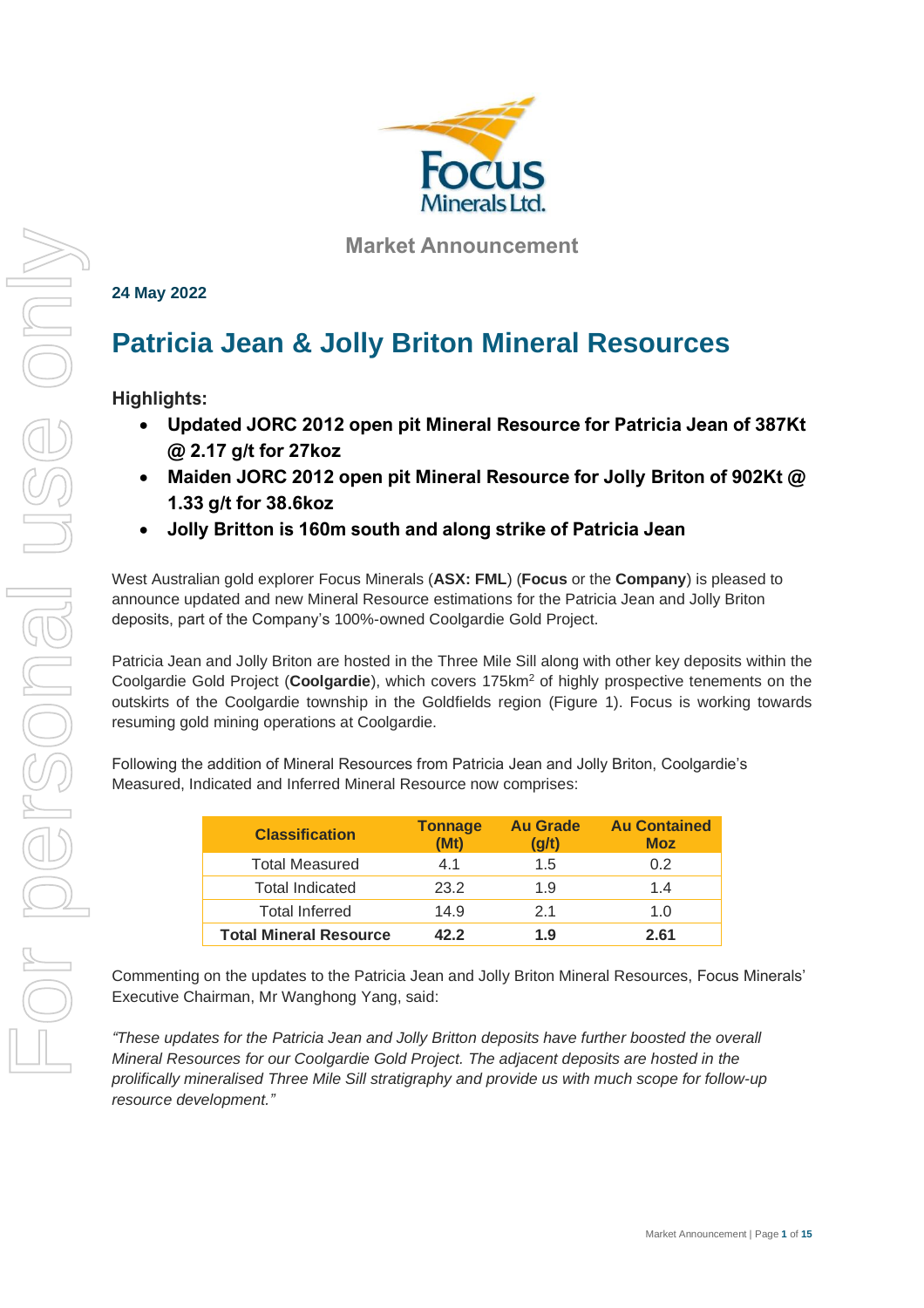### *Mineral Resource Estimation*

This is the first time the Patricia Jean deposit has been compiled to comply with JORC 2012. The Mineral Resource for Patricia Jean, is reported on a dry tonnage basis to a depth of 165m and using a 0.5 g/t cut-off, comprises:

| <b>Classification</b>                  | <b>Tonnage</b><br>(Mt) | <b>Au Grade</b><br>(a/t) | <b>Au Contained</b><br><b>Oz</b> |
|----------------------------------------|------------------------|--------------------------|----------------------------------|
| Inferred                               | 0.39                   | 2 17                     | 27.000                           |
| <b>Total open pit Mineral Resource</b> | 0.39                   | 2.17                     | 27,000                           |

The maiden JORC 2012 open pit Mineral Resource for Jolly Briton, reported on a dry tonnage basis to a depth of 165m and using a 0.5 g/t cut-off, comprises:

| <b>Classification</b>                         | <b>Tonnage</b><br>(Mt) | <b>Au Grade</b><br>(a/t) | <b>Au Contained</b><br><b>Oz</b> |
|-----------------------------------------------|------------------------|--------------------------|----------------------------------|
| Inferred                                      | 0.9                    | 1.33                     | 38.600                           |
| <b>Maiden total open pit Mineral Resource</b> | 0.9                    | 1.33                     | 38,600                           |

Both deposits are hosted by the prolifically mineralised Three Mile Sill (**TMS**) mine stratigraphy. This stratigraphy hosts bulk-style mineralisation at other deposits led by Three Mile Hill, Lindsays, Greenfields, CNX and Green Light.

The mineralisation at Patricia Jean and Jolly Briton is open to extension along strike and at depth. Importantly, 160m strike between the two deposits remains untested. It is noted that there is significant underground development within the TMS south of the Jolly Briton Mineral Resource that is yet to be targeted by modern exploration. Patricia Jean and Jolly Briton are located within the northeastern part of a larger soil gold anomaly that extends over areas of historic shafts and mine subsidence (Figure 2).

Both deposits are classed as Inferred status despite historic drill spacing of 20m – 25m in parts of the mineralised system. A conservative Mineral Resource classification is being used at this time in the absence of recent confirmatory hole twinning and further infill of likely high-metal content mineralised shoots.

An Ordinary Kriging (OK) estimation technique was selected and variograms were modelled in Supervisor. Each domain was estimated separately using only its own sample values. All domain boundaries were considered "hard" boundaries and no drill hole information was used by another domain in the estimation.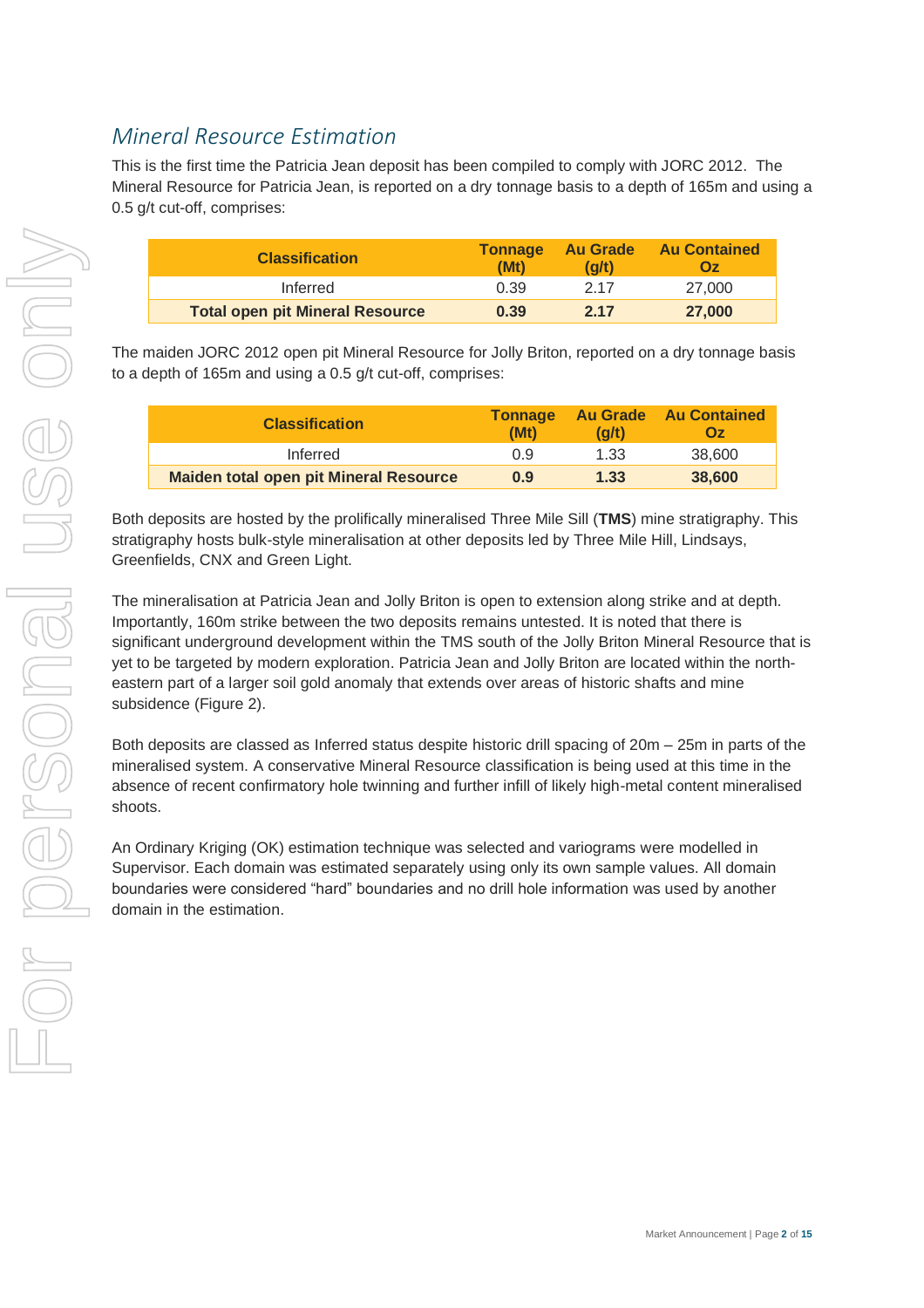### *Location and Past Production*

The southern part of Jolly Briton is located 3.8km north-west of the Three Mile Hill mill. The emerging Green Light discovery is located 2km east and along strike of Jolly Briton. Both Patricia Jean and Jolly Briton were subject to small-scale underground and surface mining in the early 1900s.

Modern mining has occurred at Patricia Jean, with development of a small-scale, 42m-deep open pit. The Patricia Jean open pit was developed over two stages by A-Cap (1988/89) and then Coolgardie Gold NL (1992/94). Recorded production, based on a 0.5 g/t cut-off, comprised 187Kt @ 2.7 g/t for 16.2Koz.



*Figure 1: Key Coolgardie project deposits with recent Mineral Resource Estimates.*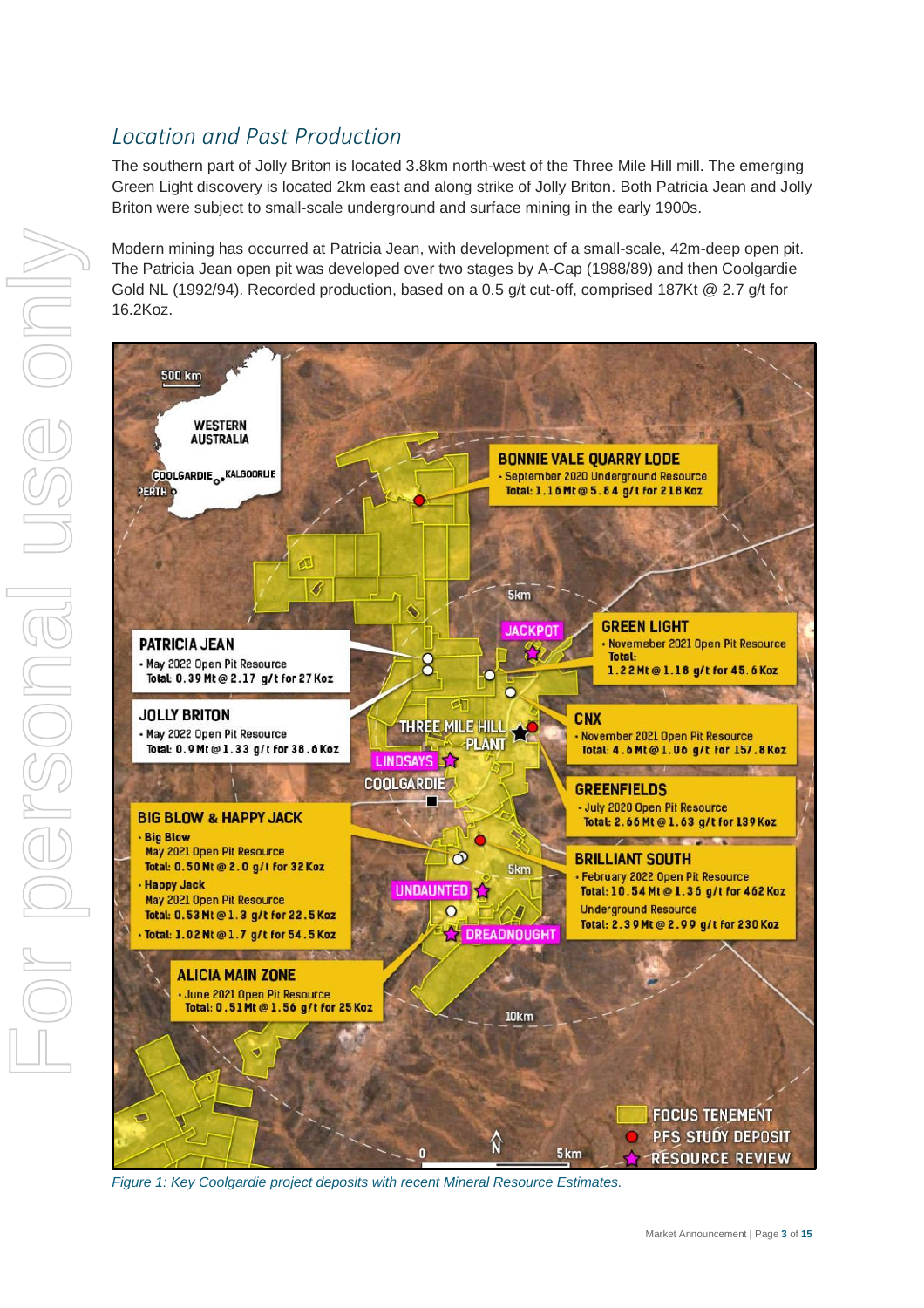### *Summary Geology and Structure*

The G2 Gabbro unit of the TMS is mapped to extend through both the Patricia Jean and Jolly Briton deposits (Figures 2 and 3). The G2 Gabbro is also the main host unit for mineralisation at Greenfields, Three Mile Hill, CNX and Green Light.

Patricia Jean and Jolly Briton are hosted along the north-western limb of a north-east plunging syncline. The hinge of the syncline is intersected by axial planar, north-east striking faults (Figure 2). Additional cross faults are developed along the north-eastern limb of the syncline with north-west, north-east and north north-east strikes.

Gold mineralisation at Patricia Jean is hosted over a strike of about 260m proximal to the intersection of a north-east dipping cross fault with the north-south trending and east-dipping G2 Gabbro. The north-west strike cross fault has been intruded by an intermediate porphyry dyke that is proximally located with mineralisation (Figure 3). The intersection of the cross fault and G2 Gabbro plunges moderately to the north-east proximal to higher grade/metal mineralised shoots (Figure 4). The mineralisation south of the cross fault intersection trends south towards Jolly Briton. Mineralisation in the fault zone strikes north-west, dipping moderately towards the north-east. The gold mineralisation within the current 260m strike is made up of two main structural sets comprising:

- 40 degree, north-west dipping longer-strike and higher-grade structures;
- Regularly spaced north north-west striking and 25-30 degree east north-east dipping subsidiary structures; and
- Thicker and higher-grade mineralised shoots that dip moderately towards the east northeast following the intersection of the north-west striking cross fault with the G2 Gabbro.

Gold mineralisation at Jolly Briton is hosted over a north-south strike of at least 480m of the TMS mine stratigraphy. The gold mineralisation within this strike is made up of two main structural sets comprising:

- North north-east strike of moderate 40 degree, east south-east dipping (sub-parallel to the TMS);
- Regularly spaced north-west striking 45 degree, north-east dipping cross faults; and
- Higher-grade shoots of mineralisation at Jolly Briton, plunging moderately towards the northeast following the intersection of the two structural sets.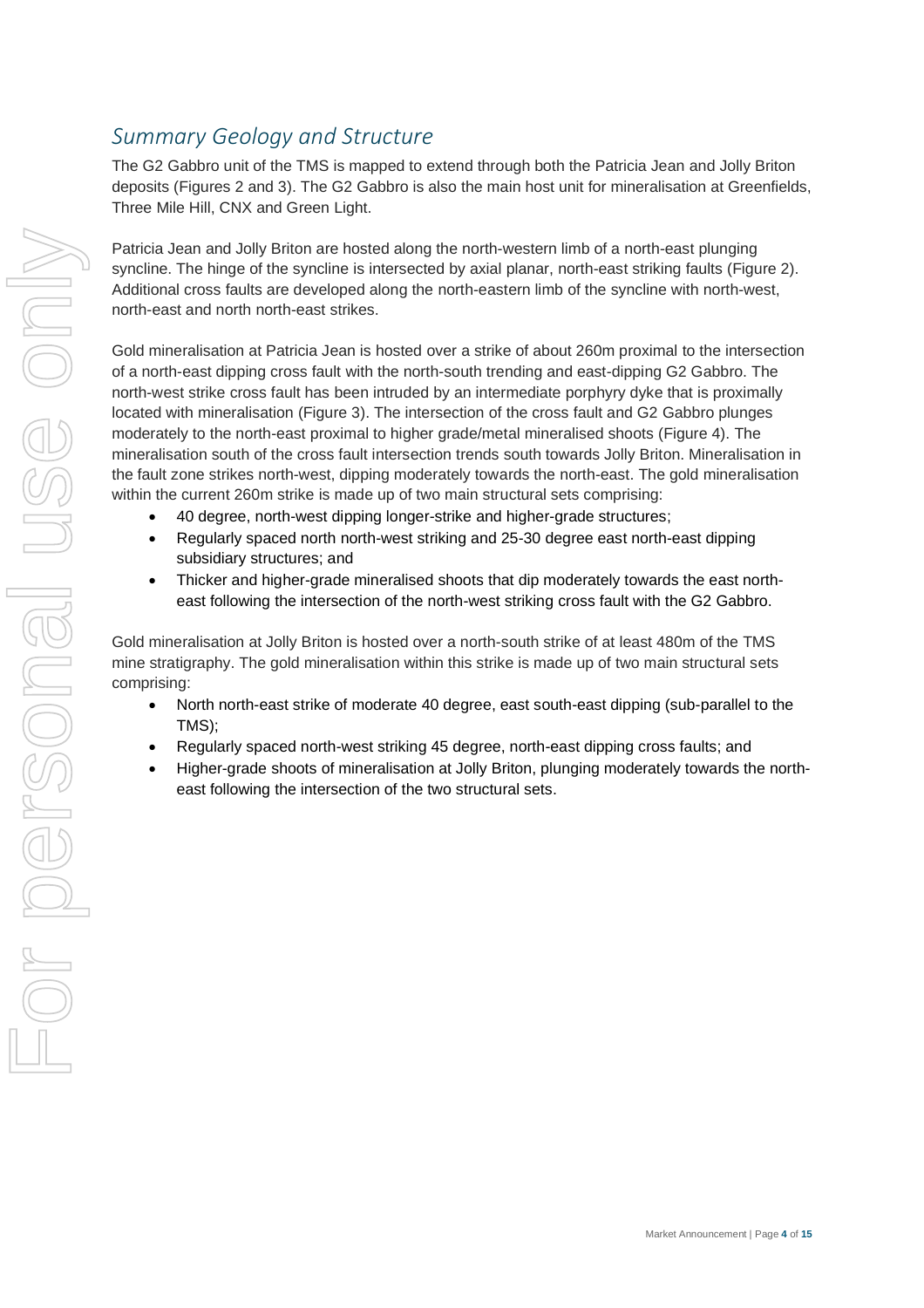

Figure 2: Geology map of the Three Mile Sill (TMS) linking between CNX and Patricia Jean, with marked areas of historic workings (black polygons), strong soil gold anomalies (magenta*outlined grey polygons) and recent Mineral Resources with blocks coloured as per inset legend. Section boxes for Figure 3 (yellow rectangle) and Figure 4 (white rectangle).*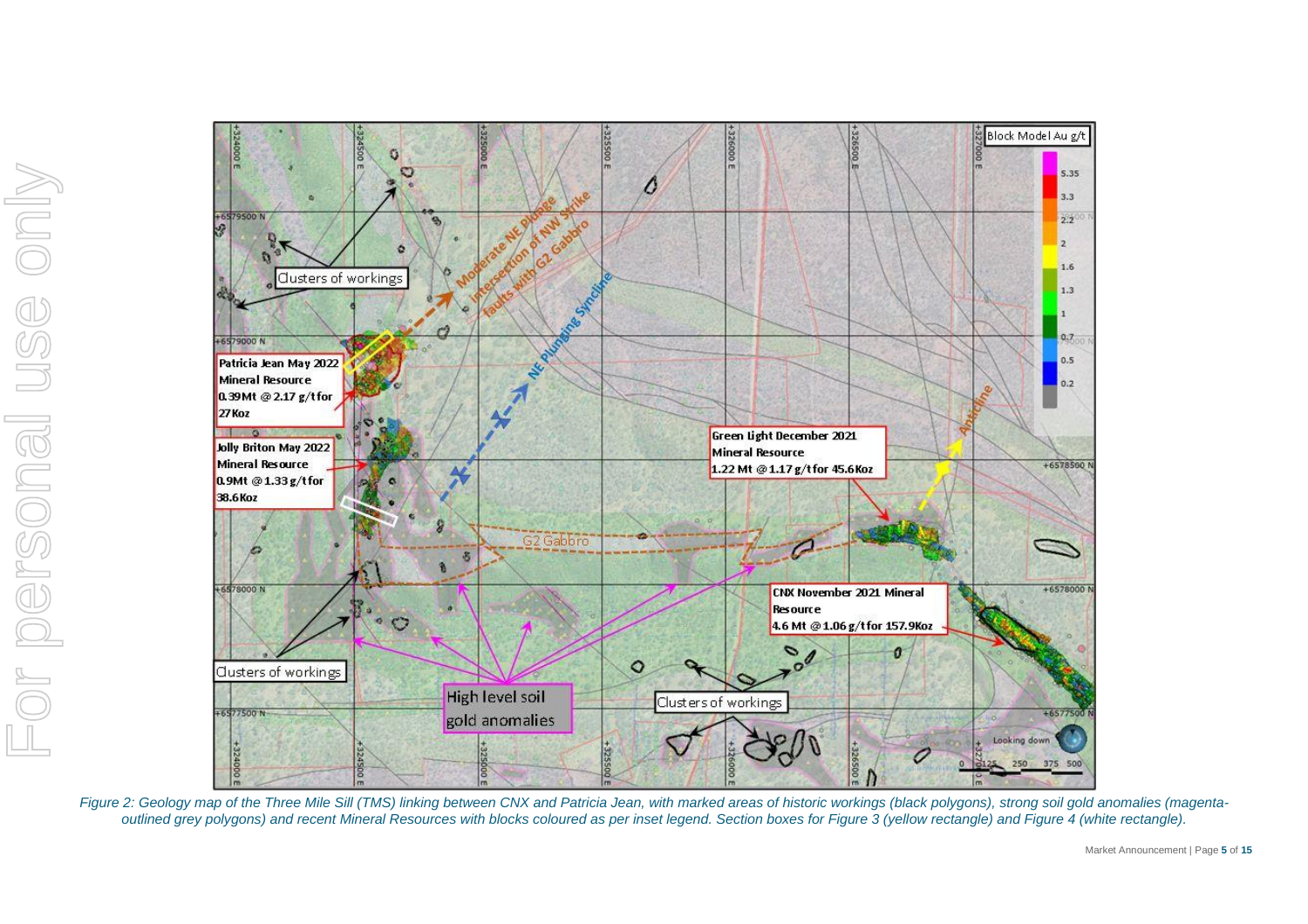



*Figure 3: View north of the south-west to north-east section through the central part of Patricia Jean (yellow rectangle in Figure 2) with block model and assays exceeding a 0.5 g/t cut-off coloured as per inset legend. Higher grades are consistently intersected proximal to the north-west striking cross fault/porphyry dyke.*



*Figure 4: View north of the west north-west and east south-east section through the southern part of Jolly Briton (white rectangle Figure 2) with block model and assays exceeding a 0.5 g/t cut-off coloured as per inset legend. A north-striking dolerite dyke was intersected locally on the east side of Jolly Briton in the vicinity of this section and appears to be unmineralised.*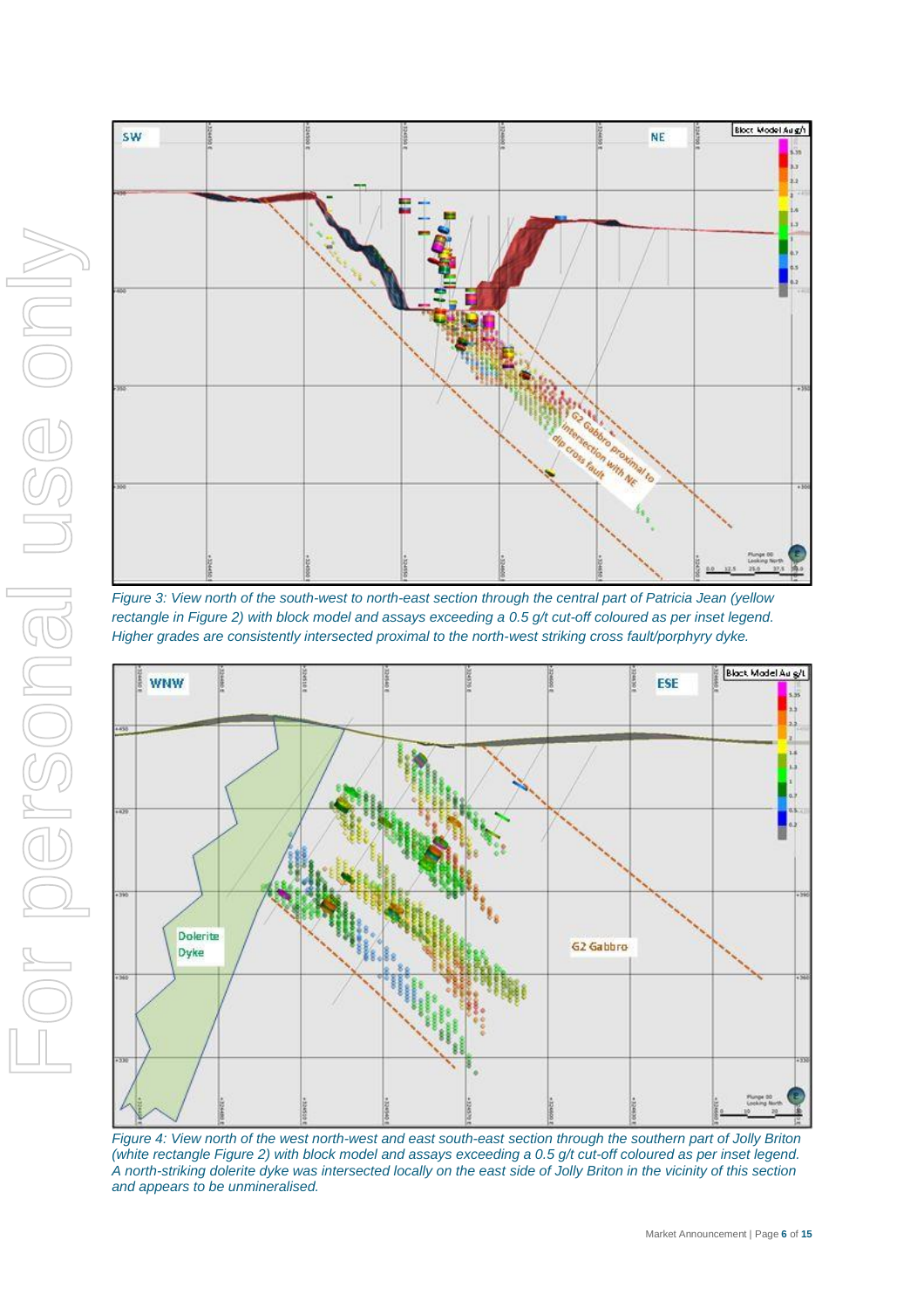The release of this ASX announcement was authorised by Mr Wanghong Yang, Executive Chairman of Focus Minerals Ltd.

#### **For further information please contact:**

**Alex Aaltonen**

General Manager Exploration Focus Minerals Ltd. Phone: +61 8 9215 7888 Email: [info@focusminerals.com.au](mailto:info@focusminerals.com.au)

#### **For media and investor enquiries please contact:**

#### **Nicholas Ong**

Company Secretary Focus Minerals Ltd. Phone: +61 8 9215 7888 Email: [info@focusminerals.com.au](mailto:info@focusminerals.com.au)

#### **About Focus Minerals Limited (ASX: FML)**

Focus Minerals is a Perth-based, ASX-listed gold exploration company focused on delivering shareholder value from its 100%-owned Coolgardie Gold Project and Laverton Gold Project, in Western Australia's Goldfields.

Focus is committed to delivering shareholder value from the Coolgardie Gold Project, a 138km<sup>2</sup> tenement holding that includes the 1.4Mtpa processing plant at Three Mile Hill (on care and maintenance), by continuing exploration and value-enhancing activities. An updated PFS in September 2020 highlighted the potential for a low capital cost, fast-tracked return to mining at Coolgardie and delivered an NPV7.5% of \$183 million. The Company's efforts are now focused on increasing production-ready Mineral Resources at Coolgardie and delivering the approvals and permits required for a resumption of gold-mining operations.

The Laverton Gold Project covers 362km<sup>2</sup> area of highly prospective ground that includes the historic Lancefield and Chatterbox Trend mines. Focus' priority target is to confirm sufficient gold mineralisation at the Beasley Shear Zone, Lancefield-Wedge Thrust, Karridale and Burtville to support a Stage 1 production restart at Laverton. In parallel, Focus is working to advance key Laverton resource growth targets including Sickle, Ida-H and Burtville South. Focus has delivered first results from a progressive Pre-Feasibility Study (Pre-Tax NPV<sub>5.0%</sub> A \$132M) and is advancing study work utilising Laverton's expanded Mineral Resource position.

#### **Competent Person Statement**

The information in this announcement that relates to Exploration Results is based on information compiled by Mr Alex Aaltonen, who is a Member of the Australasian Institute of Mining and Metallurgy (AusIMM). Mr Aaltonen is an employee of Focus Minerals Limited. Mr Aaltonen has sufficient experience that is relevant to the style of mineralisation and type of deposit under consideration and to the activity which he is undertaking to qualify as a Competent Person as defined in the 2012 Edition of *the Australasian Code for Reporting of Exploration Results, Mineral Resources and Ore Reserves.*

The Mineral Resource estimates were undertaken by Ms Hannah Kosovich, an employee of Focus Minerals. Ms Hannah Kosovich is a member of Australian Institute of Geoscientists and has sufficient experience to qualify as a Competent Person as defined in the 2012 Edition of *the Australasian Code for Reporting of Exploration Results, Mineral Resources and Ore Reserves.*

Mr Aaltonen and Ms Hannah Kosovich consent to the inclusion in the report of the matters based on the information in the form and context in which it appears.

#### **ASX Listing Rule 5.19.2**

Patricia Jean and Jolly Briton Mineral Resources were not included in the Coolgardie PFS results announced on 22 September 2020. Therefore, the material assumptions underpinning the production target, or the forecast financial information derived from the PFS continue to apply and have not materially changed.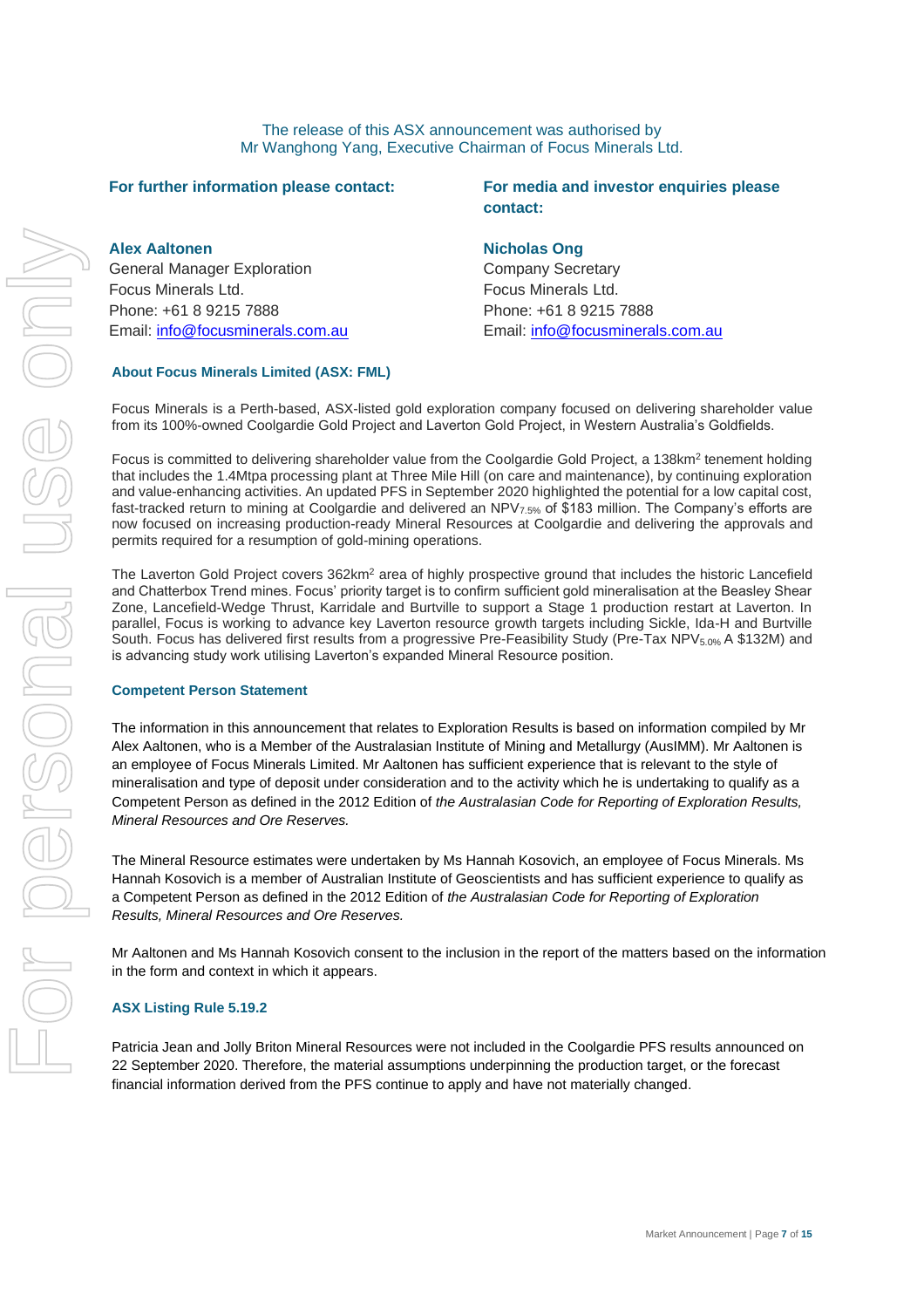# JORC Code, 2012 Edition – Table 1

# Section 1 Sampling Techniques and Data

(Criteria in this section apply to all succeeding sections.)

| <b>Criteria</b>          | <b>Explanation</b>                                                                                                                                                                                                                                                                                                                                                                                                                                                                                                                                                                                                                                                                                                                                                                                                                                                                                                                                                                                                                                                                                                                                                                                                                                                                                                                                                                                                                                                                                                                                                                                                                                                                                                                                                                                                                                                                                                                                                                                                       |
|--------------------------|--------------------------------------------------------------------------------------------------------------------------------------------------------------------------------------------------------------------------------------------------------------------------------------------------------------------------------------------------------------------------------------------------------------------------------------------------------------------------------------------------------------------------------------------------------------------------------------------------------------------------------------------------------------------------------------------------------------------------------------------------------------------------------------------------------------------------------------------------------------------------------------------------------------------------------------------------------------------------------------------------------------------------------------------------------------------------------------------------------------------------------------------------------------------------------------------------------------------------------------------------------------------------------------------------------------------------------------------------------------------------------------------------------------------------------------------------------------------------------------------------------------------------------------------------------------------------------------------------------------------------------------------------------------------------------------------------------------------------------------------------------------------------------------------------------------------------------------------------------------------------------------------------------------------------------------------------------------------------------------------------------------------------|
| Sampling<br>techniques   | The information of sampling techniques below applies to the drill holes drilled by<br>$\bullet$<br>Focus Minerals (FML) including under the Redemption JV.<br>RC percussion drill chips were collected through a cyclone and cone or riffle<br>$\bullet$<br>splitter. Samples were collected on a 1m basis.<br>RC chips were passed through a cone splitter to achieve a sample weight of<br>$\bullet$<br>approximately 3kg. The splitter was levelled at the beginning of each hole using a<br>bullseye level. The spoils were collected at 1m intervals.<br>At the assay laboratory all samples were oven dried, crushed to a nominal 10mm<br>$\bullet$<br>using a jaw crusher (core samples only) and weighed. Samples in excess of 3kg<br>in weight were riffle split to achieve a maximum 3kg sample weight before being<br>pulverized to 90% passing 75um.<br>Emu Hill Gold Mines NL (EHGM) states 1m samples were riffle split on site,<br>$\bullet$<br>diamond core was sampled to lithological contacts of in areas of interest,<br>otherwise as 1m samples.<br>A-Cap collected samples off the rig cyclone in large plastic bags in 1m intervals<br>$\bullet$<br>that were riffle split into a sealed small, numbered bag for analysis. Diamond core<br>was sampled to geological contacts. Core was 1/2 core sampled and cut using a<br>diamond saw.<br>Coolgardie Gold NL (CGNL) collected 1m samples or 5m composites from RC<br>$\bullet$<br>drill cuttings. NQ Diamond core was submitted as 1/4 core samples at selected<br>intervals.<br>Goldfan Ltd sampled RC drill cuttings at 1m intervals riffle split to 2-3kg. Four-<br>٠<br>meter composite samples were also taken and submitted for analysis. Where the<br>composite sample returned a result >0.2g/t Au, the corresponding 1m samples<br>were submitted.<br>MPI collected 1m RC samples via the drill rig cyclone and riffle splitter and 5m<br>$\bullet$<br>composite samples. Diamond core was NQ size and submitted as cut 1m<br>samples. |
| Drilling techniques      | All Reverse Circulation (RC) FML drilling was completed using a face sampling<br>$\bullet$<br>hammer.<br>EHGM drilling was by RC methods with 1 diamond tail added to the end of an RC<br>hole.<br>A-Cap holes were predominantly drilled by an RC face sampling hammer rig.<br>Diamond holes were drilled at NQ diameter.<br><b>CGNL conducted RC and Diamond drilling</b><br>Goldfan used RC drilling methods.<br>$\bullet$<br>MPI conducted both RC and Diamond drilling                                                                                                                                                                                                                                                                                                                                                                                                                                                                                                                                                                                                                                                                                                                                                                                                                                                                                                                                                                                                                                                                                                                                                                                                                                                                                                                                                                                                                                                                                                                                              |
| Drill sample<br>recovery | FML Sample recovery was recorded by a visual estimate during the logging<br>$\bullet$<br>process.<br>All RC samples were drilled dry whenever possible to maximise recovery, with<br>$\bullet$<br>water injection on the outside return to minimise dust.<br>Historic sample recovery is poorly recorded.<br>$\bullet$                                                                                                                                                                                                                                                                                                                                                                                                                                                                                                                                                                                                                                                                                                                                                                                                                                                                                                                                                                                                                                                                                                                                                                                                                                                                                                                                                                                                                                                                                                                                                                                                                                                                                                   |
| Logging                  | FML RC samples were geologically logged to record weathering, regolith, rock<br>$\bullet$<br>type, colour, alteration, mineralisation, structure and texture and any other notable<br>features that are present.<br>The logging information was transferred into the company's drilling database once<br>the log was complete.<br>Logging was qualitative, however the geologists often recorded quantitative<br>$\bullet$<br>mineral percentage ranges for the sulphide minerals present.                                                                                                                                                                                                                                                                                                                                                                                                                                                                                                                                                                                                                                                                                                                                                                                                                                                                                                                                                                                                                                                                                                                                                                                                                                                                                                                                                                                                                                                                                                                               |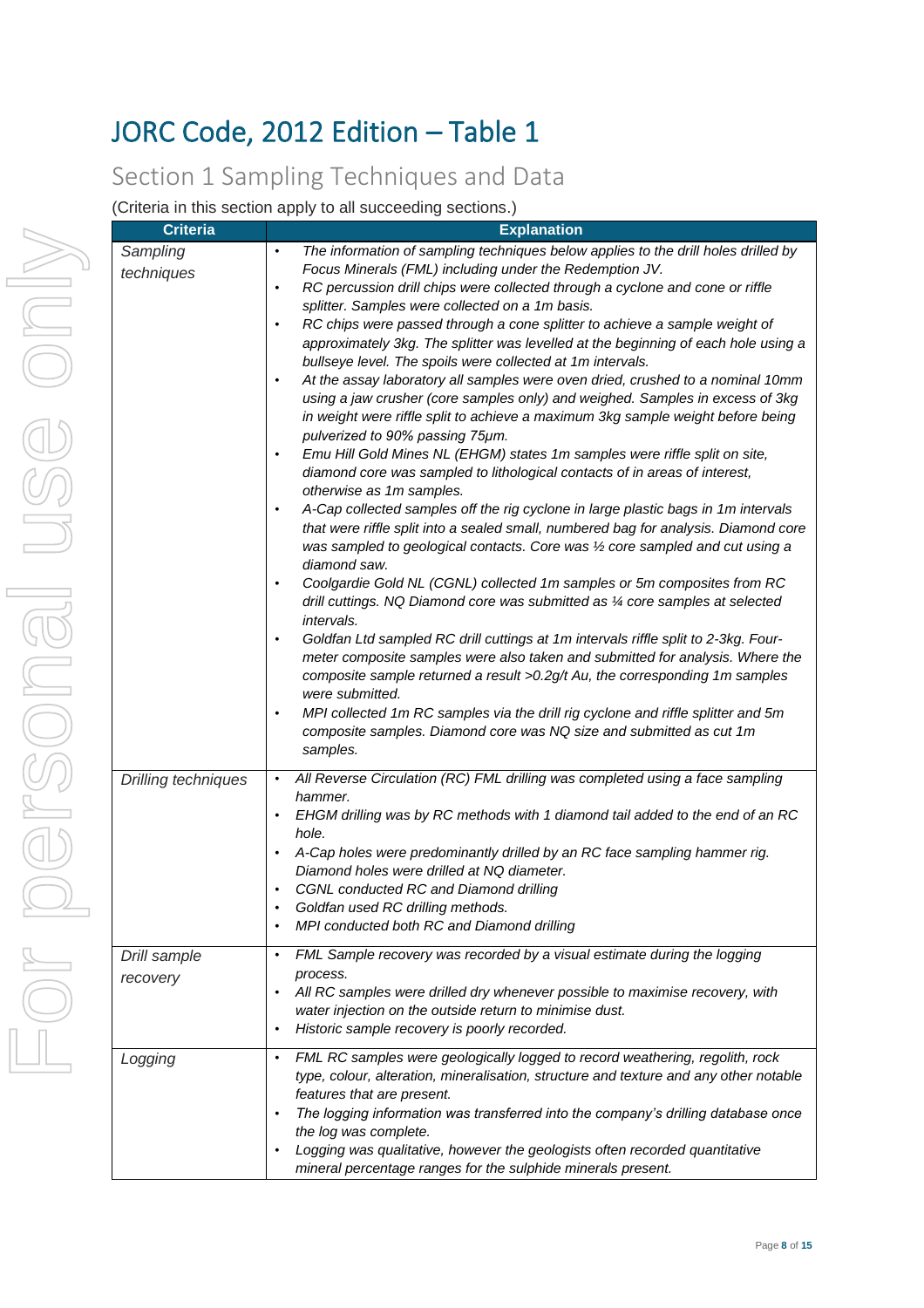|                                                      | The entire length of all holes is logged.<br>$\bullet$<br>Historic RC holes have been logged at 1m intervals to record weathering, regolith,<br>rock type, colour, alteration, mineralisation, structure and texture and any other<br>notable features that are present.                                                                                                                                                                                                                                                                                                                                                                                                                                                                                                                                                                                                                                                                                                                                                                                                                                                                                                                                                                                                                                                                                                                                                                                                                                                                                                                                                                                                                                                                                                                                                                                                                                                                                                                        |
|------------------------------------------------------|-------------------------------------------------------------------------------------------------------------------------------------------------------------------------------------------------------------------------------------------------------------------------------------------------------------------------------------------------------------------------------------------------------------------------------------------------------------------------------------------------------------------------------------------------------------------------------------------------------------------------------------------------------------------------------------------------------------------------------------------------------------------------------------------------------------------------------------------------------------------------------------------------------------------------------------------------------------------------------------------------------------------------------------------------------------------------------------------------------------------------------------------------------------------------------------------------------------------------------------------------------------------------------------------------------------------------------------------------------------------------------------------------------------------------------------------------------------------------------------------------------------------------------------------------------------------------------------------------------------------------------------------------------------------------------------------------------------------------------------------------------------------------------------------------------------------------------------------------------------------------------------------------------------------------------------------------------------------------------------------------|
| Sub-sampling<br>techniques and<br>sample preparation | FML RC samples were drilled dry to maximise recovery where possible. The use<br>$\bullet$<br>of a booster and auxiliary compressor provide dry sample for depths below the<br>water table. Sample condition was recorded (wet, dry, or damp) at the time of<br>sampling and recorded in the database.<br>The samples were collected in a pre-numbered calico bag bearing a unique<br>$\bullet$<br>sample ID. Samples were crushed to 75µm at the laboratory and riffle split (if<br>required) to a maximum 3kg sample weight. Early FML samples were analysed for<br>gold by aqua regia and then 40g Fire Assay for individual samples with an ICP-<br>OES or AAS Finish.<br>The assay laboratories' sample preparation procedures follow industry best<br>$\bullet$<br>practice, with techniques and practices that are appropriate for this style of<br>mineralisation. Pulp duplicates were taken at the pulverising stage and selective<br>repeats conducted at the laboratories' discretion.<br>Regular reviews of the sampling were carried out by the supervising geologist and<br>senior field staff, to ensure all procedures were followed and best industry practice<br>carried out.<br>The sample sizes are considered to be appropriate for the type, style and<br>consistency of mineralisation encountered during this phase of exploration.<br>EHGM submitted samples to Minlab and Genalysis for analysis by AAS.<br>A-Cap submitted its RC and Diamond core samples to Genalysis Laboratories for<br>fire assay analysis by FA50 method, following mixer mill preparation.<br>CGNL submitted samples to Amdel in Perth for analysis by Aqua Regia digest of<br>50g samples with an AAS finish.<br>Goldfan sent samples to Amdel in Kalgoorlie for analysis. Initially the 4m<br>composites were analysed by Aqua Regia, the subsequent 1m samples were<br>assayed by fire assay method.<br>MPI submitted samples to Analabs in either Kalgoorlie or Perth for 50g fire assay. |
| Quality of assay<br>data and laboratory<br>tests     | The assay method and laboratory procedures were appropriate for this style of<br>$\bullet$<br>mineralisation. The fire assay technique was designed to measure total gold in the<br>sample.<br>No geophysical tools, spectrometers or handheld XRF instruments were used.<br>FML QAQC checks involved inserting a standard or blank every 10 samples in RC<br>and taking a field duplicate every 20 samples in RC. Field duplicates were<br>collected from the cone splitter on the rig. A minimum of 1 standard was inserted<br>for every sample batch submitted.<br>All results from assay standards and duplicates were scrutinised to ensure they fell<br>within acceptable tolerances.<br>EHGM submitted RC samples to two different laboratories, Minlab and Genalysis<br>for a duplicate check analysis and found the results comparable given the coarse<br>gold style of mineralisation.<br>A-Cap used field duplicates and submitting split samples to two different<br>laboratories as QAQC checks.<br>CGNL do not state any QAQC practices in the report.<br>Goldfan do not state any QAQC practices in the report, however logs show<br>presence of duplicates approx. every 20 samples.<br>MPI did not document it's QAQC practices, but duplicate assay results exist in<br>logs.                                                                                                                                                                                                                                                                                                                                                                                                                                                                                                                                                                                                                                                                                                |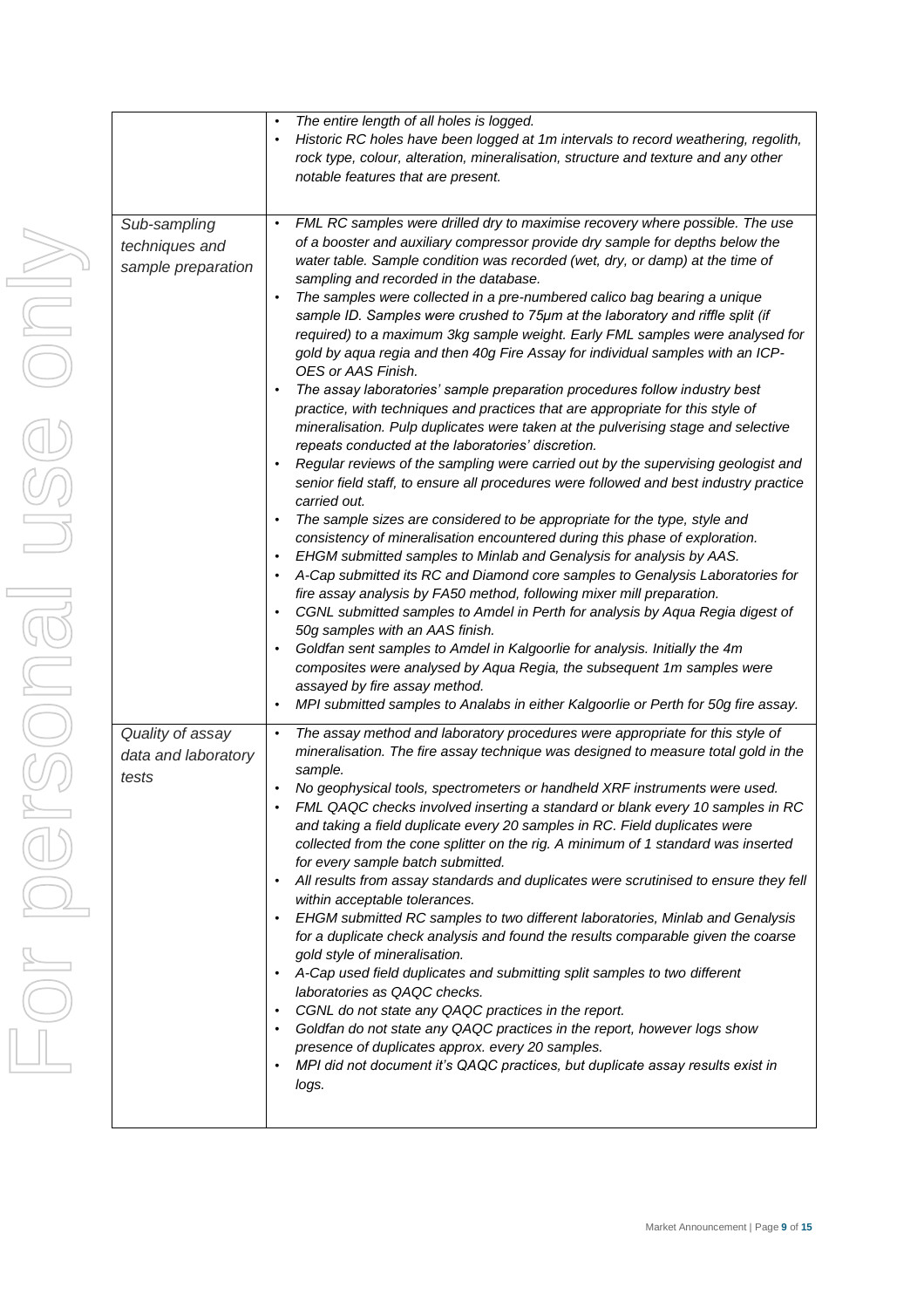| Verification of<br>sampling and<br>assaying                   | Significant intervals were visually inspected by company geologists to correlate<br>$\bullet$<br>assay results to logged mineralisation. Consultants were not used for this process.<br>Primary data is sent in digital format to the company's Database Administrator<br>(DBA) as often as was practicable. The DBA imports the data into an acQuire<br>database, with assay results merged into the database upon receipt from the<br>laboratory. Once loaded, data was extracted for verification by the geologist in<br>charge of the project.<br>No adjustments were made to any current or historic data. If data could not be<br>validated to a reasonable level of certainty it was not used in any resource<br>estimations.                                                                                                                                           |
|---------------------------------------------------------------|--------------------------------------------------------------------------------------------------------------------------------------------------------------------------------------------------------------------------------------------------------------------------------------------------------------------------------------------------------------------------------------------------------------------------------------------------------------------------------------------------------------------------------------------------------------------------------------------------------------------------------------------------------------------------------------------------------------------------------------------------------------------------------------------------------------------------------------------------------------------------------|
| Location of data<br>points                                    | FML drill collars were surveyed after completion, using a DGPS instrument. Holes<br>$\bullet$<br>were open hole surveyed upon completion of drilling using an electronic multi-shot<br>camera or north-seeking gyroscope tool whilst drilling was in progress.<br>All coordinates and bearings use the MGA94 Zone 51 grid system.<br>FML utilises Landgate sourced regional topographic maps and contours as well as<br>internally produced survey pick-ups produced by the mining survey teams utilising<br>DGPS base station instruments.<br>EHGM do not state survey methods.<br>A-Cap have not stated surveying methods. Most holes were drilled vertically and<br>not downhole surveyed.<br>CGNL do not state survey methods<br>Goldfan used a DGPS instrument to survey hole collars.<br>MPI used Eastman single shot camera readings for downhole surveys.<br>$\bullet$ |
| Data spacing and<br>distribution                              | Within the existing Patricia Jean pit, close spaced, 10m x 20m to 20m x 20m<br>$\bullet$<br>vertical shallow (av. 45m) RC drilling was carried out by A-Cap.<br>Subsequent drilling programs have targeted the mineralisation down dip and are<br>not on a regular spacing, varying from 30m to over 100m spaced in roughly two<br>lines approx. 150m apart.<br>At Jolly Briton drilling is predominantly by angled RC or DD with drill spacing<br>varying from 20m x 20m to 50m x 50m.                                                                                                                                                                                                                                                                                                                                                                                        |
| Orientation of data<br>in relation to<br>geological structure | Drilling was designed based on known geological models, field mapping, verified<br>$\bullet$<br>historical data and cross-sectional interpretation.<br>Drill holes were oriented at right angles to strike of deposit, with dip optimised for<br>drill capabilities and the dip of the ore body.                                                                                                                                                                                                                                                                                                                                                                                                                                                                                                                                                                               |
| Sample security                                               | All samples were reconciled against the sample submission with any omissions or<br>variations reported to FML.<br>All samples were bagged in a tied numbered calico bag, grouped into green plastic<br>bags. The bags were placed into cages with a sample submission sheet and<br>delivered directly from site to the Kalgoorlie laboratories by FML personnel on a<br>daily basis.<br>Historic sample security is not recorded.<br>٠                                                                                                                                                                                                                                                                                                                                                                                                                                         |
| <b>Audits or reviews</b>                                      | A review of sampling techniques was carried out by rOREdata Pty Ltd in late 2013<br>$\bullet$<br>as part of a database amalgamation project. Their only recommendation was to<br>change the QA/QC intervals to bring them into line with the FML Laverton system,<br>which uses the same frequency of standards and duplicates but has them inserted<br>at different points within the numbering sequence.                                                                                                                                                                                                                                                                                                                                                                                                                                                                     |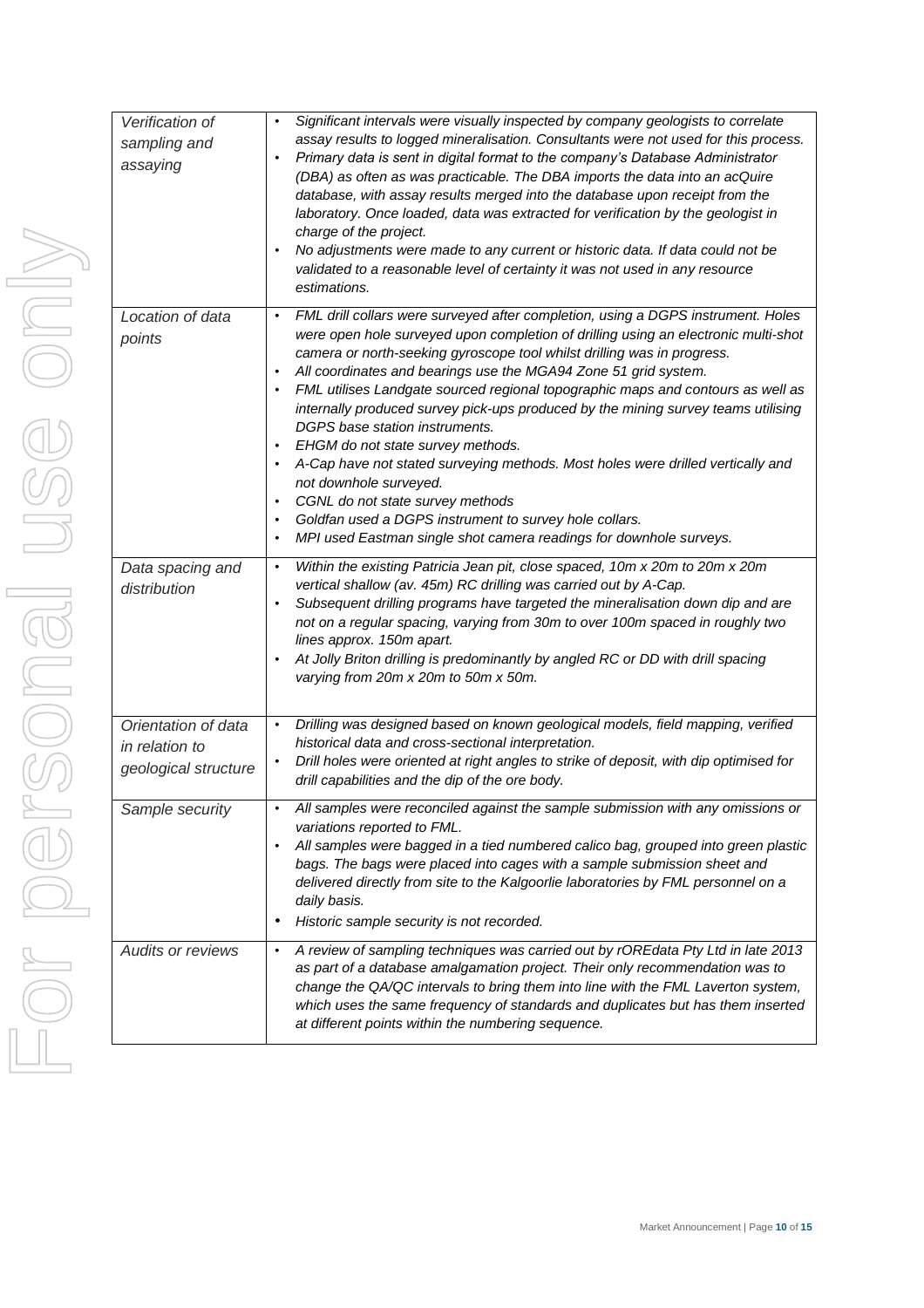# Section 2 Reporting of Exploration Results

| <b>Criteria</b>                            | <b>Explanation</b>                                                                                                                                                                                                                                                                                                                                                                                                                                                                                                                                                                                                                                                                                                                                                                                                                                                                                                                                              |
|--------------------------------------------|-----------------------------------------------------------------------------------------------------------------------------------------------------------------------------------------------------------------------------------------------------------------------------------------------------------------------------------------------------------------------------------------------------------------------------------------------------------------------------------------------------------------------------------------------------------------------------------------------------------------------------------------------------------------------------------------------------------------------------------------------------------------------------------------------------------------------------------------------------------------------------------------------------------------------------------------------------------------|
| Mineral tenement and<br>land tenure status | All exploration was conducted on tenements 100% owned by Focus Minerals<br>Limited or its subsidiary companies Focus Operations Pty Ltd. All tenements are<br>in good standing.<br>The Malinyu Ghoorlie 2017 and Maduwongga 2017 Claims cover the majority of<br>the Coolgardie tenure. At this stage no Coolgardie claims have progressed to<br>determined status.                                                                                                                                                                                                                                                                                                                                                                                                                                                                                                                                                                                             |
| Exploration done by<br>other parties       | Both Patricia Jean and Jolly Briton have been explored/mined by various<br>tenement holders since the turn of the century.<br>Over the years works consisted of mapping, soil sampling, RAB, RC and<br>Diamond drilling, aerial surveys, and small-scale mining activities.<br>Patricia Jean has been historically mined since the late 1890's.<br>Between the 1 <sup>st</sup> December 1988 until 4 <sup>th</sup> January 1989 A-Cap mined a trial open<br>pit at Patricia Jean reporting 31,297BCM's for 21,831t @ 2.19g/t Au (using a<br>0.5g/t cut-off). Coolgardie Gold NL open pit mined Patricia Jean from July 1992<br>until June 1994. Production figures over the two years was approx. 160,917t @<br>3.13g/t Au. A total Milled figure of 164,967t @ 2.76g/t Au for 14,800 ounces was<br>documented in a Goldfan report.<br>Jolly Briton has been historically mined by underground shafts and drives down<br>reportedly to the 38m (below surface). |
| Geology                                    | Regionally Patricia Jean and Jolly Briton are part of the Coolgardie Domain within<br>the Kalgoorlie Terrane of the Archean Menzies-Norseman Greenstone belt of the<br>Eastern Goldfields Terrane. The Coolgardie Domain a complexly folded and<br>faulted mafic to ultramafic suite of rocks bounded by the Zulika Shear in the east<br>and Bullabulling Fault to the west.<br>Within the Coolgardie Domain, the deposits are associated with the Three Mile<br>Sill, a dolerite/gabbro sill that intruded the Lindsays formation along an interflow<br>black shale unit.<br>The Three Mile Sill has been sub-divided into four sub-units, with the deposits<br>associated with the "G2" granophyric quartz dolerite, that also hosts most of the<br>gold mineralisation at CNX, Greenlight and Three Mile Hill.<br>Mineralisation is hosted by quartz veins within the sill.                                                                                  |

### (Criteria listed in the preceding section also apply to this section)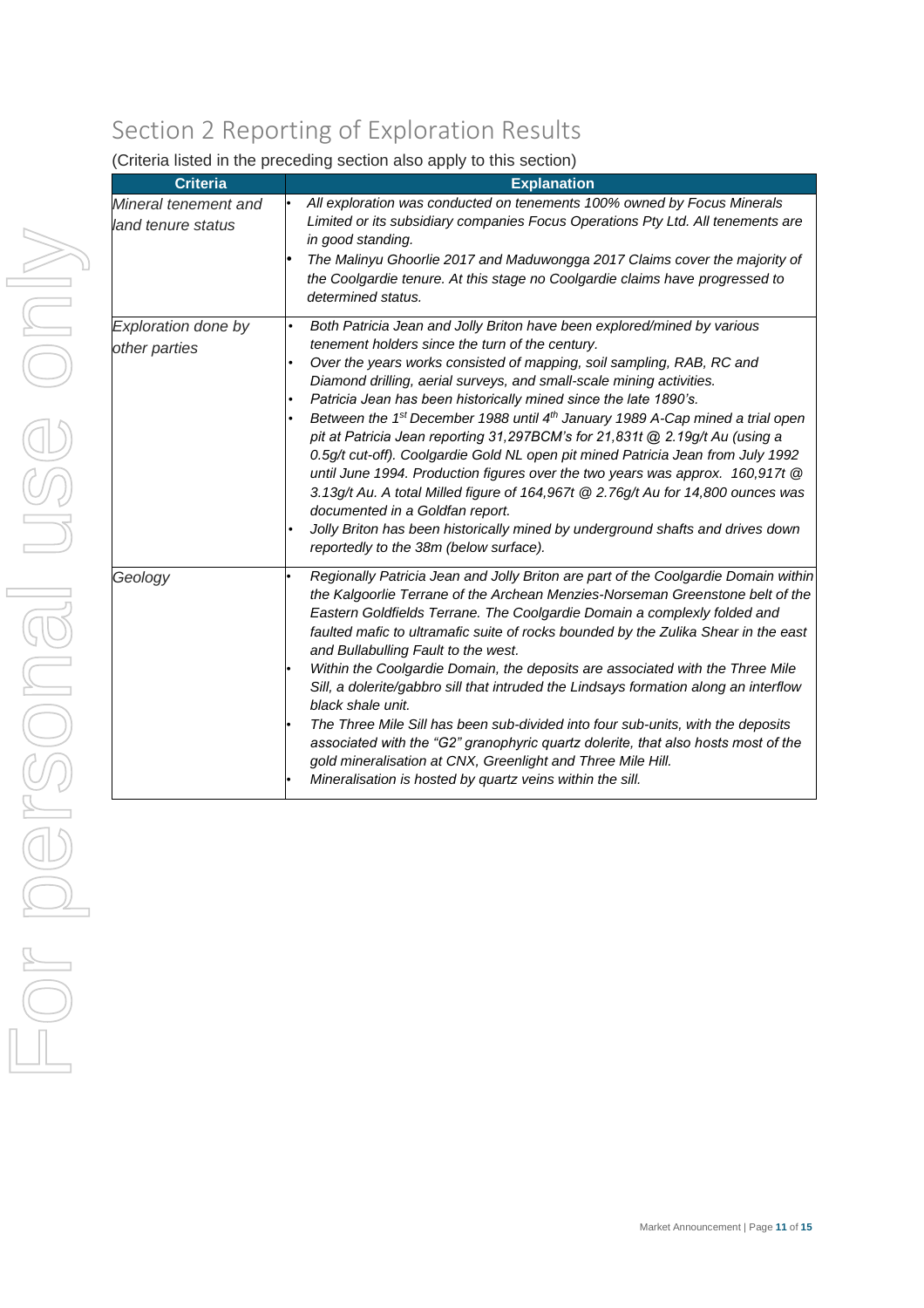| Criteria                                                               |                                                                                                                                                                                            | <b>Explanation</b><br>Historic drilling information has been validated against publicly available WAMEX                                                                                                                                                                                                                                                               |                                                   |                                |
|------------------------------------------------------------------------|--------------------------------------------------------------------------------------------------------------------------------------------------------------------------------------------|-----------------------------------------------------------------------------------------------------------------------------------------------------------------------------------------------------------------------------------------------------------------------------------------------------------------------------------------------------------------------|---------------------------------------------------|--------------------------------|
| <b>Drill hole Information</b>                                          | reports.                                                                                                                                                                                   |                                                                                                                                                                                                                                                                                                                                                                       |                                                   |                                |
|                                                                        | Company                                                                                                                                                                                    | <b>Drill Hole Number</b>                                                                                                                                                                                                                                                                                                                                              | <b>WAMEX</b><br><b>Report A-</b><br><b>Number</b> | <b>WAMEX</b><br>Report<br>Date |
|                                                                        | Emu Hill<br><b>Gold Mines</b>                                                                                                                                                              | RJB001, RJB002, RJB005, RJB007, RJB008,<br>RJB009, RJB011, RJB012, RJB019, RJB022,<br>RJB023, RJB024, RJB025, RJB026                                                                                                                                                                                                                                                  | 14666                                             | Jan-85                         |
|                                                                        | NL                                                                                                                                                                                         | RJB030, RJB045, RJB048                                                                                                                                                                                                                                                                                                                                                | 18691                                             | <b>Nov-85</b>                  |
|                                                                        |                                                                                                                                                                                            | PJ016, PJ017, PJ018, PJ019, PJ020, PJ021,<br>PJ022, PJ026, PJ030, PJ032, PJ034, PJ036,<br>PJ037, PJ041, PJ042, PJ043, PJ047, PJ048,<br>PJ049A, PJ050, PJ051, PJ052, PJ053, PJ054,<br>PJ056, PJ057, PJ058, PJ059, PJ060, PJ061,<br>PJ062, PJ063, PJ064, PJ065, PJ066, PJ075,<br>PJ076, PJ079, PJ080, PJ081, PJ082, PJ083,<br>PJ084, PJ086, PJ087, PJ088A, PJ089, PJ090 | 23126                                             | Feb-88                         |
|                                                                        | A-CAP                                                                                                                                                                                      | PJ091A, PJ093, PJ094, PJ096, PJ097, PJD025A,<br>PJD030, PJD031, PJD033, PJD034, PJD035,<br>PJD038, PJD039, PJD040, PJD085, PJD095,<br>PJD098, PJD099                                                                                                                                                                                                                  | 26229                                             | Apr-88                         |
|                                                                        |                                                                                                                                                                                            | PJ100, PJ101, PJ103, PJ104, PJ105, PJ106,<br>PJ107, PJ108, PJ109, PJ110, PJ111, PJ112,<br>PJ113, PJ114, PJ115, PJ116, PJ117, PJ118,<br>PJ119, PJ120, PJ121, PJ122, PJ123, PJ124,<br>PJ125, PJ125A, PJ126, PJ127                                                                                                                                                       | 26231                                             | Oct-88                         |
|                                                                        | Coolgardie<br>Gold NL                                                                                                                                                                      | PJC128, PJC129, PJC131, PJC132, PJC133,<br>PJC134, PJC135, PJC136, PJC137, PJC138,<br>PJD140, PJD141                                                                                                                                                                                                                                                                  | 37556                                             | Dec-92                         |
|                                                                        | Goldfan                                                                                                                                                                                    | <b>TMH596R</b>                                                                                                                                                                                                                                                                                                                                                        | 55321                                             | <b>Jun-98</b>                  |
|                                                                        |                                                                                                                                                                                            | JB001RD, JB004R, JB005R                                                                                                                                                                                                                                                                                                                                               | 57620                                             | Feb-99                         |
|                                                                        | <b>MPI</b>                                                                                                                                                                                 | JB002RD, JB006R                                                                                                                                                                                                                                                                                                                                                       | 58815                                             | Mar-99                         |
|                                                                        | Redemption<br>JV                                                                                                                                                                           | 06JBC001                                                                                                                                                                                                                                                                                                                                                              | 74513                                             | Feb-07                         |
|                                                                        |                                                                                                                                                                                            | PJJBC001, PJJBC004, PJJBC006, PJJBC007,<br>PJJBC008                                                                                                                                                                                                                                                                                                                   | 96924                                             | $Feb-12$                       |
|                                                                        | Focus                                                                                                                                                                                      | PJJBC009, PJJBC010, PJJBC011, PJJBC012,<br>PJJBC013, PJJBC014, PJJBC015, PJJBC017,<br>PJJBC018, PJJBC019, PJJBC020, PJJBC021,<br>PJJBC022, PJJBC023, PJJBC024, PJJBC025,<br>PJJBC026, PJJBC027, PJJBC028, PJJBC029,<br>PJJBC031, PJJBC032A, PJJBC033, PJJBC034                                                                                                        | 101352                                            | Feb-13                         |
| Data aggregation<br>methods                                            | $1m$ .                                                                                                                                                                                     | Mineralised intersections are reported at a 0.5g/t Au cut-off with a minimum<br>reporting width of 1m for RC holes and 0.2m for diamond holes, composited to                                                                                                                                                                                                          |                                                   |                                |
| Relationship between<br>mineralisation widths<br>and intercept lengths | Holes were drilled orthogonal to mineralisation as much as possible, however the<br>exact relationship between intercept width and true width cannot be estimated<br>exactly in all cases. |                                                                                                                                                                                                                                                                                                                                                                       |                                                   |                                |
| Diagrams                                                               |                                                                                                                                                                                            | Accurate plans are included in this announcement.                                                                                                                                                                                                                                                                                                                     |                                                   |                                |
| <b>Balanced reporting</b>                                              |                                                                                                                                                                                            | Drilling results are reported in a balanced reporting style.<br>FML drill assay results and historic drill hole results are available on WAMEX.                                                                                                                                                                                                                       |                                                   |                                |
| Other substantive<br>exploration data                                  |                                                                                                                                                                                            | There is no other material exploration data to report at this time.                                                                                                                                                                                                                                                                                                   |                                                   |                                |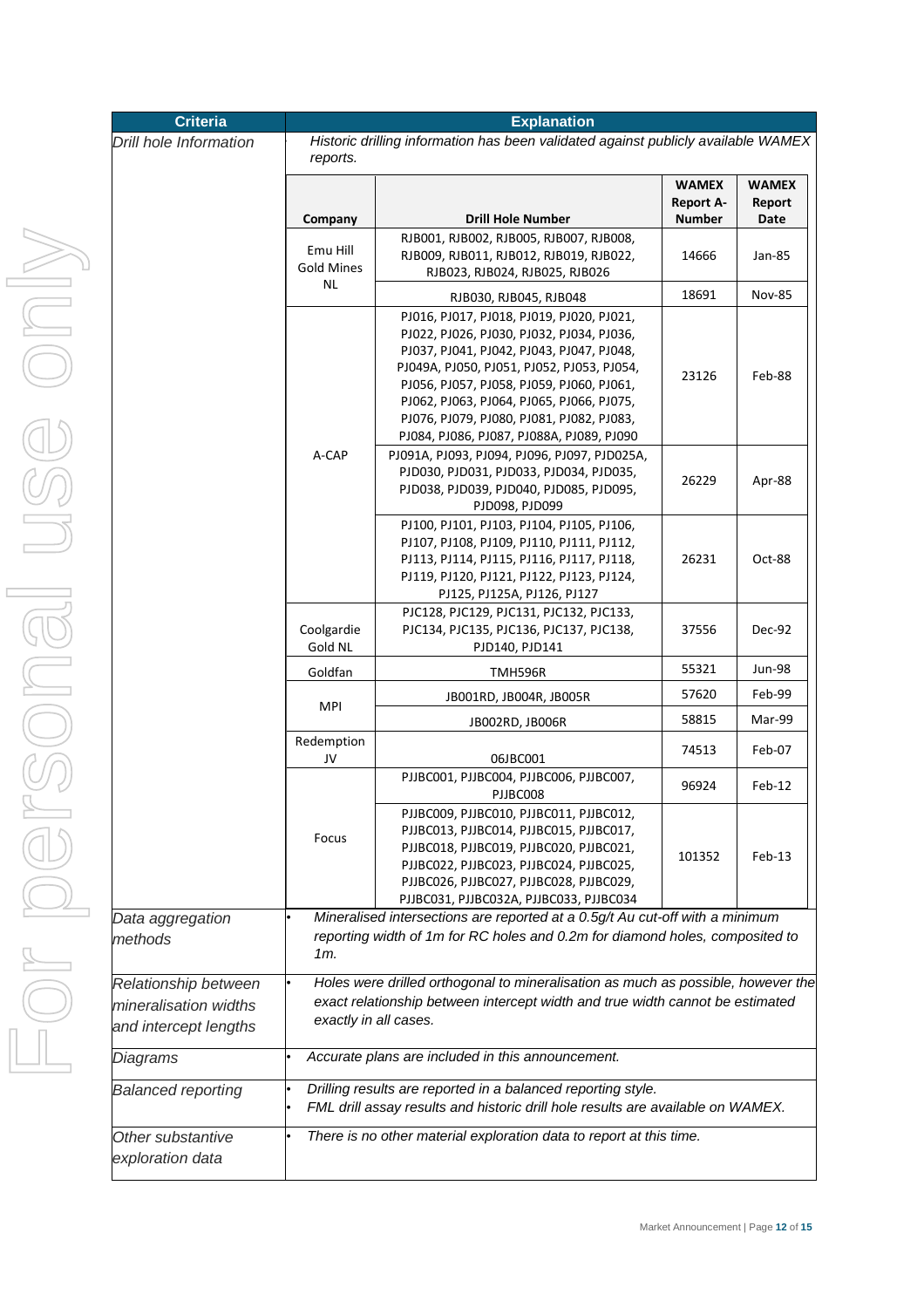| <b>Criteria</b> | <b>Explanation</b>                                                                                           |
|-----------------|--------------------------------------------------------------------------------------------------------------|
| Further work    | A review of the revised modelling and estimation is underway, with respect to<br>planning future drillholes. |

## Section 3 Estimation and Reporting of Mineral Resources

(Criteria listed in section 1, and where relevant in section 2, also apply to this section)

| <b>Criteria</b>              | <b>Explanation</b>                                                                                                                                                                                                                                                                                                                                                                                                                                                                                                                                                                                                                                                                                                                                                                                                                                                                                                                                                                                                                                                                                                                                                                                                                                                                                                                                                                                                                                                                                                                                                                                                                                                                                                                                                                                                                                         |
|------------------------------|------------------------------------------------------------------------------------------------------------------------------------------------------------------------------------------------------------------------------------------------------------------------------------------------------------------------------------------------------------------------------------------------------------------------------------------------------------------------------------------------------------------------------------------------------------------------------------------------------------------------------------------------------------------------------------------------------------------------------------------------------------------------------------------------------------------------------------------------------------------------------------------------------------------------------------------------------------------------------------------------------------------------------------------------------------------------------------------------------------------------------------------------------------------------------------------------------------------------------------------------------------------------------------------------------------------------------------------------------------------------------------------------------------------------------------------------------------------------------------------------------------------------------------------------------------------------------------------------------------------------------------------------------------------------------------------------------------------------------------------------------------------------------------------------------------------------------------------------------------|
| Database integrity           | FML data was geologically logged electronically, collar and downhole surveys<br>$\bullet$<br>were also received electronically as were the laboratory analysis results. These<br>electronic files were loaded into an acQuire database by either consultants<br>rOREdata or the company in-house Database Administrator. Data was routinely<br>extracted to Microsoft Access during the drilling programs for validation by the<br>geologist in charge of the project.<br>FML's database is a Microsoft SQL Server database (acQuire), which is case<br>٠<br>sensitive, relational, and normalised to the Third Normal Form. As a result of<br>normalisation, the following data integrity categories exist:<br>Entity Integrity: no duplicate rows in a table, eliminated redundancy and<br>chance of error.<br>Domain Integrity: Enforces valid entries for a given column by restricting<br>٠<br>the type, the format, or a range of values.<br>Referential Integrity: Rows cannot be deleted which are used by other<br>٠<br>records.<br>User-Defined Integrity: business rules enforced by acQuire and validation<br>$\bullet$<br>codes set up by FML.<br>Additionally, in-house validation scripts are routinely run in acQuire on FML's<br>$\bullet$<br>database and they include the following checks:<br>Missing collar information<br>Missing logging, sampling, downhole survey data and hole diameter<br>٠<br>Overlapping intervals in geological logging, sampling, down hole surveys<br>Checks for character data in numeric fields.<br>Data extracted from the database were validated visually in Datamine and<br>٠<br>Seequent Leapfrog software. Also, when loading the data any errors regarding<br>missing values and overlaps are highlighted.<br>Historic data has been validated against WAMEX reports where possible.<br>$\bullet$ |
| Site visits                  | Alex Aaltonen, the Competent Person for Sections 1 and 2 of Table 1 is FML's<br>$\bullet$<br>General Manager - Exploration and conducted regular site visits throughout<br>2021.<br>Hannah Kosovich, the Competent Person for Section 3 of Table 1 is FML's<br>٠<br>Resource Geologist and visited site in 2013.                                                                                                                                                                                                                                                                                                                                                                                                                                                                                                                                                                                                                                                                                                                                                                                                                                                                                                                                                                                                                                                                                                                                                                                                                                                                                                                                                                                                                                                                                                                                           |
| Geological<br>interpretation | All available drill hole and pit mapping data was used to guide the geological<br>$\bullet$<br>interpretation of the mineralisation.<br>The mineralised geological interpretation was completed using Seequent<br>$\bullet$<br>Leapfrog software on a section-by-section basis. An approximate 0.5g/t Au value<br>was used to guide the interpretation.<br>Patricia Jean deposit has been modelled as a series of 7 stacked lodes dipping<br>$\bullet$<br>$\sim$ 25-30 $\degree$ to the east north east that have been crosscut by 2 steeper dipping<br>lodes (~45° to the north east) that have priority. Overprinting the mineralisation<br>near surface is a horizontal supergene enrichment zone.<br>Jolly Briton deposit has been modelled as a series of 10, moderately dipping<br>$\bullet$<br>(~45-50° NE) lodes over 480m generally north south strike of the Three Mile Sill.<br>These have been crosscut by Six 40 $^{\circ}$ to the SE dipping structures developed<br>sub parallel to the generally north south strike of the mine stratigraphy.                                                                                                                                                                                                                                                                                                                                                                                                                                                                                                                                                                                                                                                                                                                                                                                              |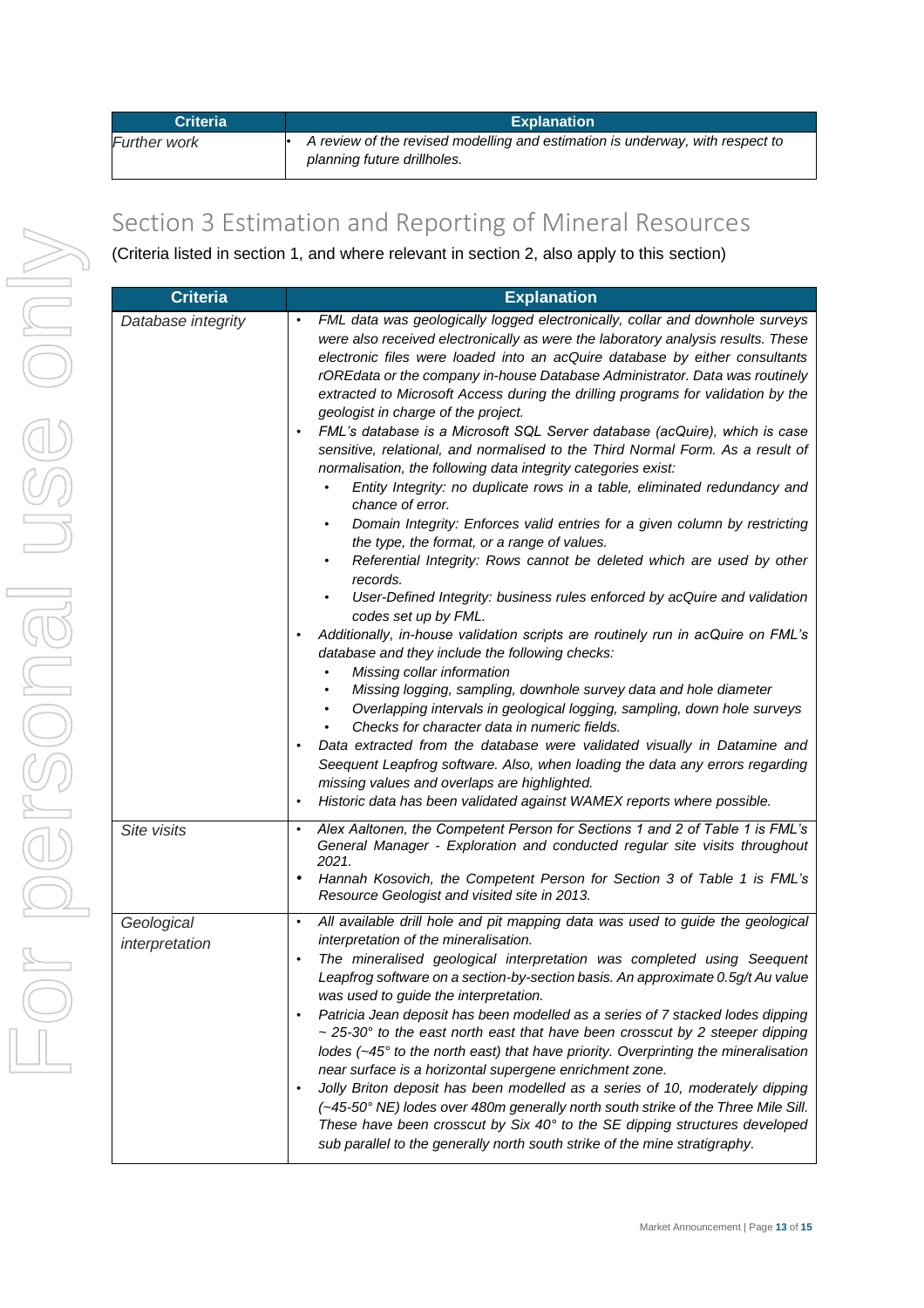| <b>Dimensions</b>                              | Mineralisation at Patricia Jean has been interpreted over a 260m folded strike<br>that trends overall towards the NNW and extends from near surface to approx.<br>200m below surface.<br>Approx. 160m to the South, Jolly Briton mineralisation has been interpreted over<br>$\bullet$<br>480m and extends from near surface to approx. 250m below surface.                                                                                                |
|------------------------------------------------|------------------------------------------------------------------------------------------------------------------------------------------------------------------------------------------------------------------------------------------------------------------------------------------------------------------------------------------------------------------------------------------------------------------------------------------------------------|
| <b>Estimation and</b><br>modelling techniques  | An Ordinary Kriging (OK) estimate was run using Datamine software, following<br>$\bullet$<br>the process below:                                                                                                                                                                                                                                                                                                                                            |
|                                                | Drill hole data was selected within mineralised domains and composited to 1m<br>$\bullet$<br>downhole intervals - 1m is the dominant raw sampling interval.<br>The composited data was imported into Supervisor software for statistical and<br>$\bullet$                                                                                                                                                                                                  |
|                                                | geostatistical analysis.<br>After a review of the individual lode statistics, higher Au samples that were<br>$\bullet$<br>outliers to the main population were "top-capped" to a selected value for each<br>lode. An average of 8ppm Au was used with a maximum of 16ppm Au in<br>Patricia Jean.                                                                                                                                                           |
|                                                | Variography was done on data transformed to normal scores, and the<br>$\bullet$<br>variogram models were back transformed to original units. Variography was<br>performed on lodes with larger sample numbers, two lodes at Patricia Jean<br>were modelled. While at Jolly Briton data was combined for stacked, like<br>orientated lodes to generate trends to model.                                                                                     |
|                                                | These models were shared with the other lodes of similar orientation and<br>$\bullet$<br>proximity.<br>The back-transformed variogram models had low to moderate nugget effects<br>$\bullet$                                                                                                                                                                                                                                                               |
|                                                | (14 to 35% of total sill), with a range from 20m to 56m for the lodes.<br>Estimation (via Ordinary Kriging) was into a non-rotated block model in<br>$\bullet$<br>MGA94 grid, with a parent block size of 10 mE x 10 mN x 5 mRL - this is<br>about the half average drill spacing in the deposit. Sub-blocking was used to<br>best fill the wireframes and inherit the grade of the parent block.                                                          |
|                                                | The ellipsoid search parameters used the variogram ranges, with a minimum<br>$\bullet$<br>of 7 and maximum of 14 samples per block estimate was used. The search<br>pass was expanded by a factor of two if the first pass did not estimate a block<br>and the minimum number of samples dropped to 4. A third pass was run and<br>increased the search distances by a factor of four.                                                                     |
|                                                | The estimate was validated by visually stepping through the estimated blocks<br>$\bullet$<br>and sample data in Datamine. Comparing the estimated block statistics with<br>composited sample data and generate trend (Swath) plots to ensure the<br>estimate was honouring the trends of the data. Also, a review of the output<br>parameters from the estimation process like kriging variance, negative<br>weights, search distances and sample numbers. |
| Moisture                                       | Tonnages are estimated on a dry basis.<br>$\bullet$                                                                                                                                                                                                                                                                                                                                                                                                        |
| Cut-off parameters                             | The Mineral Resources for Patricia Jean and Jolly Briton have been reported<br>$\bullet$<br>above a 0.5 g/t cut-off for open cut above 265mRL, approximately 165m below<br>surface. This was based on recent pre-feasibility studies conducted at other<br>deposits along the Three Mile Sill.                                                                                                                                                             |
| Mining factors or<br>assumptions               | While both deposits have been historically mined by stopes and drives in the<br>$\bullet$<br>early 1900's; Patricia Jean has been open pit excavated by A-Cap and<br>Coolgardie Gold NL.<br>FML anticipates mining by open pit methods for both deposits.<br>$\bullet$                                                                                                                                                                                     |
| Metallurgical factors or<br>assumptions        | Metallurgical assessment will be included in further Focus exploration work.<br>$\bullet$                                                                                                                                                                                                                                                                                                                                                                  |
| <b>Environmental factors</b><br>or assumptions | The deposits occur within an area of significant previous ground disturbance<br>$\bullet$<br>including open pits and waste dumps.<br>$\bullet$                                                                                                                                                                                                                                                                                                             |
| <b>Bulk density</b>                            | Density values were assigned based on lithology type and weathering profile.<br>$\bullet$                                                                                                                                                                                                                                                                                                                                                                  |